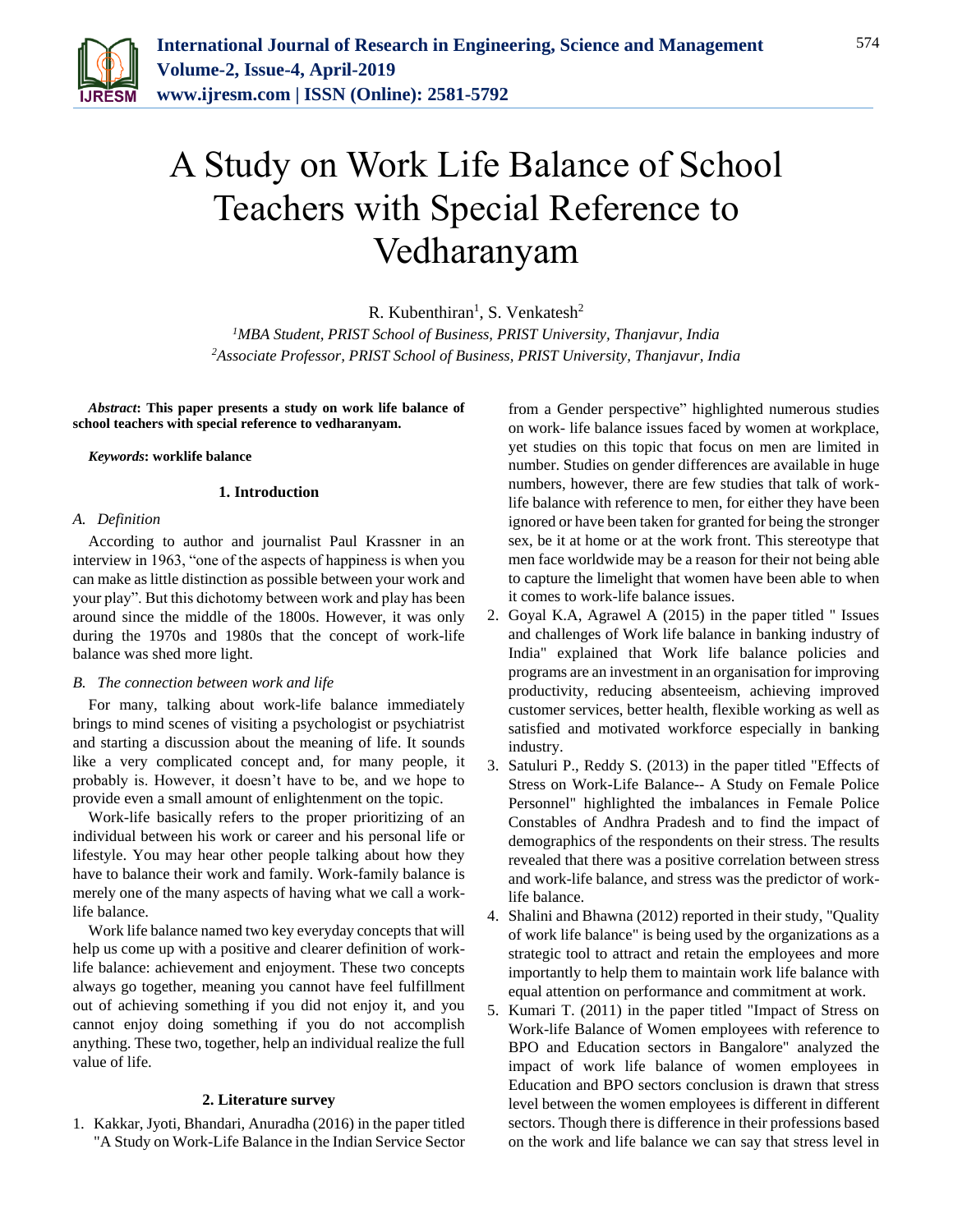

the work environment might be different but they say that at home their stress level is equal. As per the results, stress level impact is different in both the sectors.

6. Buddhapriya (2009) reported that women professionals at middle management and senior management level considered their commitment to family duties and responsibilities as the most important barrier to their making advancements in their career. In addition, women professionals mostly in the middle management level faced society's disapproval if they gave priority to work over family responsibilities. For married women employees in the middle management level the scope of work – life conflict widens and creates major problems in moving ahead in their career.

## **3. Research methodology**

It is a systematic and scientific process of conducting research. It gives the researcher a framework within which the research has to be carried out.

- *A. Objective of the study*
- To examine the perception of the despondence about Work Life Balance.
- To analysis effectiveness of Work Life Balance among school teachers in vedharanyam.
- To assess and evaluate the impact of Work Life Balance of school teachers & suggest the specific recommendation for the betterment.

## *B. Scope of the study*

This Study is confined to school teachers working in vedharanyam Taluk, Nagapattinam district and it is not generalized.

## *C. Research design*

A Research design is purely and simply the framework or plan for a study guides the collection and analysis of data. In fact, the research design is the conceptual structure within which research is conducted; it constitutes the blueprint for the collection, measurement and analysis of data.

- Type of Research
- Title of research
- Area of research
- Period of research
- Sampling techniques
- Data collection methods
- Tools used for analysis
- Problem Statement
- Limitations on the study

# *1) Type of research*

The research is descriptive in nature. It includes surveys and fact finding enquiries of different kinds. The major purpose of descriptive research is description of the state of affairs as it exists at present.

*2) Title of the research*

A Study on Work Life Balance of School Teachers with Special reference to Vedharanyam.

- *3) Area of research*
- The study is conducted in Vedharanyam taluk.
- *4) Period of research*

The study is conducted from Dec 2018 to Apr 2019. The total Duration of the study is 5 months.

*5) Sampling techniques*

The sample size for the study was selected on the basis of simple random sampling method. 154 School Teachers are randomly selected as sample.

*6) Data collection methods*

The Data required for the study are collected from both primary & secondary sources. Primary data's are collected through structured questionnaire and secondary data's are collected from websites, textbooks, journals, articles etc.

*7) Questionnaire Design*

Questionnaire used for data collection is designed based on the fulfillment of the objectives of the study. The Questionnaire contains demographic and socioeconomic profile of the respondents, various attributes & factors related to Work Life balance was used in the Questionnaire, some close ended& dichotomous questions were used.

*8) Tools used for analysis*

The following statistical tools are used for data analysis

- Percentage
- Averages
- Chi-Square Analysis
- ANOVA
- Correlation
- *9) Statement of the Problem*

From my school days some of the teachers are not good at balance their work life with their family issues it may cause that they used to behave hardly to the students. even now also more no of school teachers are don't know how to manage their life's so I have thought to know opinion about their ability and schools initiative towards Work Life Balance. so that only I used to do this with this study I may suggest some ways to manage their life to both school teachers as well as schools.

- *10) Limitations on the study*
	- Data collected may have biased response.
	- The researchers had difficulty in explaining the research problem to the respondents. Hence the level of understanding of research problem and concept by the respondents may affect the study result.
	- The research results (findings and suggestions) is applicable only to the selected region.

# **4. Results**

# *Hypothesis:*

Null hypothesis: There is no significant relationship between family marital status and work pressure.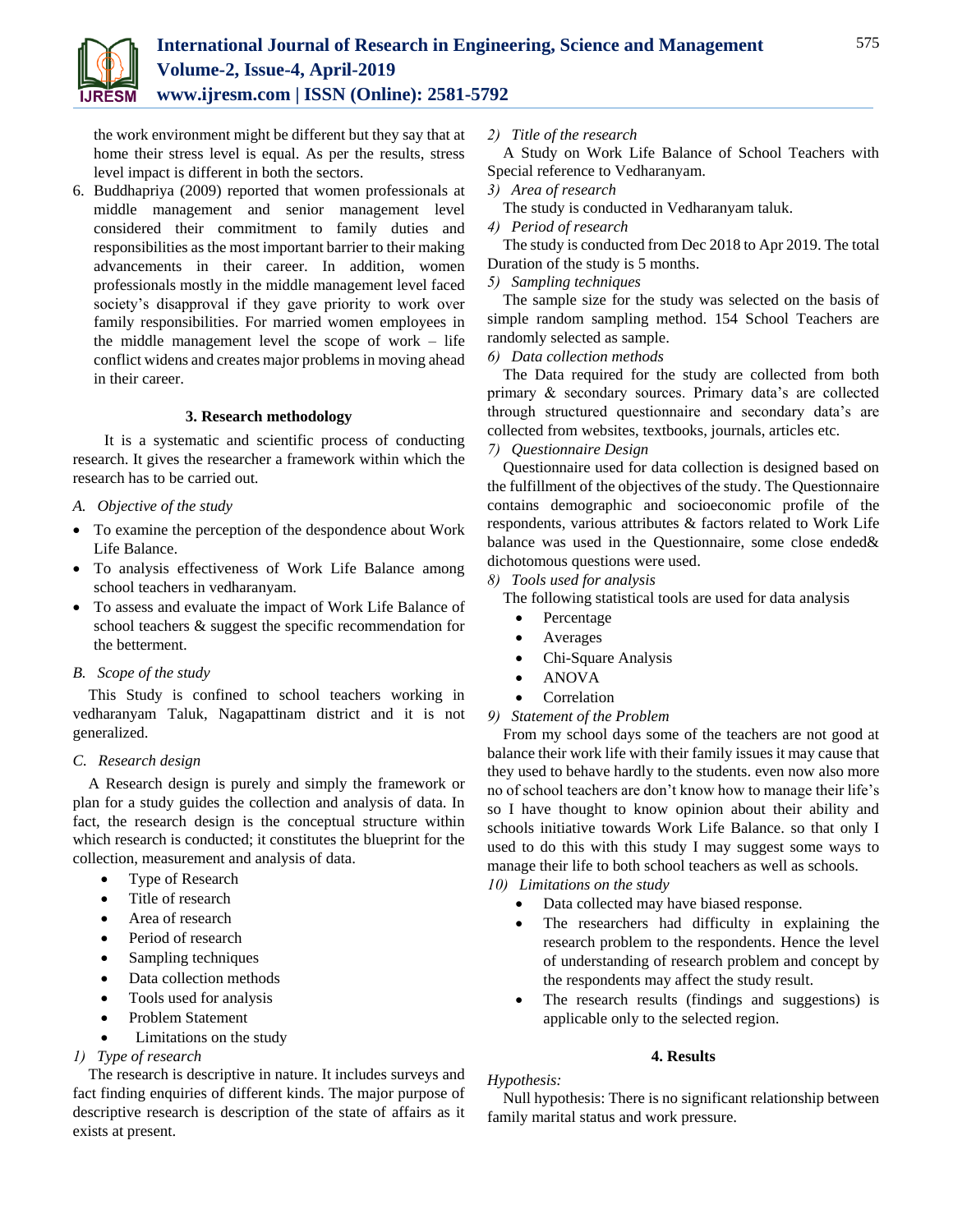

| Table 1                                                      |
|--------------------------------------------------------------|
| CHI SOUARE TEST                                              |
| Relationship between family marital status and work pressure |

| Marital status/work pressure | <b>Strongly Agree</b> | Agree | Neutral              | Disagree | <b>Strongly Disagree</b> | Total |
|------------------------------|-----------------------|-------|----------------------|----------|--------------------------|-------|
| Married                      |                       | 10    | $\mathcal{D}$<br>ے د | 28       | 10                       | 96    |
| Unmarried                    |                       | 26    | 10                   | 10       |                          |       |
| Total                        | 18                    | 42    | 42                   | 38       |                          | 154   |

| Table 2 |                           |                                                 |          |          |             |  |
|---------|---------------------------|-------------------------------------------------|----------|----------|-------------|--|
| Group   | <b>Observed Frequency</b> | $(O-E)^2$<br><b>Expected Frequency</b><br>$O-E$ |          |          | $(O-E)^2/E$ |  |
| Aa      | 10                        | 11.22                                           | $-1.22$  | 1.4884   | 0.132656    |  |
| Ab      | 16                        | 26.18                                           | $-10.18$ | 103.6324 | 3.958457    |  |
| Ac      | 32                        | 26.18                                           | 5.82     | 33.8724  | 1.293827    |  |
| Ad      | 28                        | 23.68                                           | 4.32     | 18.6624  | 0.788108    |  |
| Ae      | 10                        | 8.72                                            | 1.28     | 1.6384   | 0.18789     |  |
| Ba      | 8                         | 6.78                                            | 1.22     | 1.4884   | 0.219528    |  |
| Bb      | 26                        | 15.81                                           | 10.19    | 103.8361 | 6.567748    |  |
| Bc      | 10                        | 15.81                                           | $-5.81$  | 33.7561  | 2.135111    |  |
| Bd      | 10                        | 14.37                                           | $-4.37$  | 19.0969  | 1.328942    |  |
| Be      | $\overline{4}$            | 5.27                                            | $-1.27$  | 1.6129   | 0.306053    |  |
| χ2      |                           |                                                 |          |          |             |  |

| Table 3<br><b>ANOVA</b>                            |     |                     |     |  |  |  |  |
|----------------------------------------------------|-----|---------------------|-----|--|--|--|--|
| Year of working<br>Career prospects by the schools |     |                     |     |  |  |  |  |
| $0-3$ yrs                                          | 38  | Highly satisfied    | 32  |  |  |  |  |
| $3-5$ yrs                                          | 22  | Satisfied<br>64     |     |  |  |  |  |
| $5-8$ yrs                                          | 40  | 28<br>Neutral       |     |  |  |  |  |
| More than 8 yrs                                    | 54  | Dissatisfied        | 16  |  |  |  |  |
|                                                    |     | Highly dissatisfied | 14  |  |  |  |  |
| Total                                              | 154 | Total               | 154 |  |  |  |  |

|                |          | Table 4              |           |          |          |          |
|----------------|----------|----------------------|-----------|----------|----------|----------|
|                |          | Anova: Single Factor |           |          |          |          |
|                |          | <b>SUMMARY</b>       |           |          |          |          |
| Groups         | Count    | Sum                  | Average   | Variance |          |          |
| Column 1       | 154      | 418                  | 2.714286  | 1.40803  |          |          |
| Column 2       | 154      | 452                  | 2.935065  | 1.655887 |          |          |
| <b>ANOVA</b>   |          |                      |           |          |          |          |
| Source of      | SS       | df                   | <b>MS</b> | F        | P-value  | F crit   |
| Variation      |          |                      |           |          |          |          |
| <b>Between</b> | 3.753247 | 1                    | 3.753247  | 2.449967 | 0.118561 | 3.872027 |
| Groups         |          |                      |           |          |          |          |
| Within         | 468.7792 | 306                  | 1.531958  |          |          |          |
| Groups         |          |                      |           |          |          |          |
| Total          | 472.532  | 307                  |           |          |          |          |

Calculated value  $\chi$ <sup>2</sup> = 16.91832

Degree of freedom =  $(R-1)$   $(C-1)$  =  $(2-1)$   $(5-1)$  = 4

The table value of  $\chi$ 2 for 4 degree of freedom at 5 per cent level of significance is 9.49

Conclusion: Calculated value of chi square is more than the table value, so the null hypothesis is rejected. Hence it is concluded that there is a significant relationship between family marital status and work pressure.

# *Hypothesis:*

Null hypothesis: There is no significant relationship between year of working and career prospects by the schools.

*Conclusion:* Calculated value of ANOVA is less than the table value, so the null hypothesis is accepted. Hence it is concluded that there is no significant relationship between year of working and career prospects by the schools.

| Correlation          |    |                      |               |                     |     |  |  |
|----------------------|----|----------------------|---------------|---------------------|-----|--|--|
| Flexible work timing |    |                      | Work pressure |                     |     |  |  |
| Highly satisfied     |    | 22<br>strongly agree |               |                     | 18  |  |  |
| Satisfied            | 50 | agree                |               |                     | 42  |  |  |
| Neutral              |    | 48<br>Neutral        |               |                     | 42  |  |  |
| Dissatisfied         | 32 |                      | disagree      |                     | 38  |  |  |
| Highly dissatisfied  | 2  |                      |               | strongly disagree   | 14  |  |  |
| Total                |    | 154                  | Total         |                     | 154 |  |  |
|                      |    |                      | Column 1      | Column <sub>2</sub> |     |  |  |
| Column 1             |    |                      |               |                     |     |  |  |
| Column 2             |    |                      | 0.920268      |                     |     |  |  |

Table 5

*Conclusion:* Calculated value is more than 0.5, so I concluded it with flexible work timing and work pressure are positively correlated.

#### *A. Findings*

The study is conducted to know the Work Life Balance of vedharanyam school teachers. A detailed survey is conducted